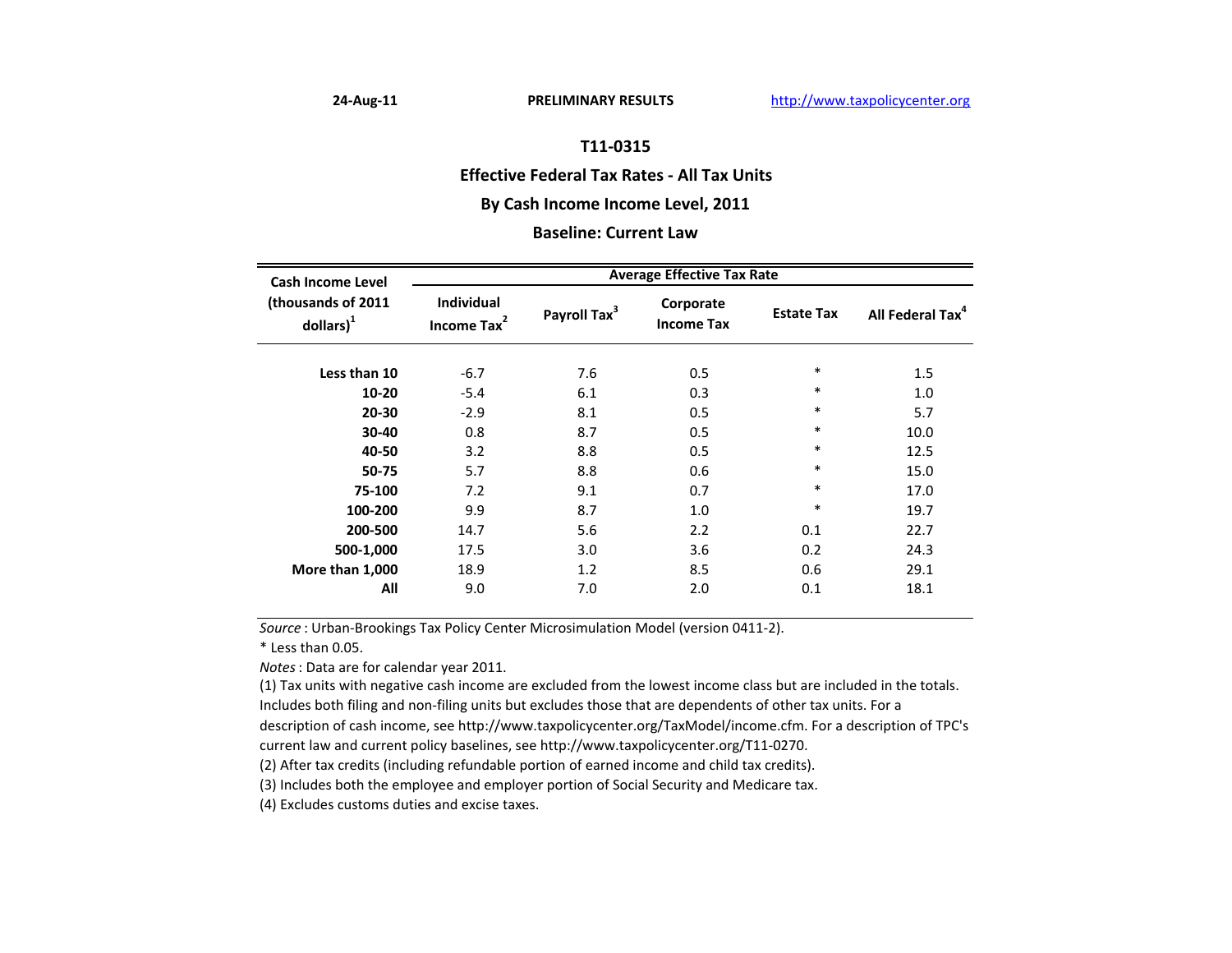### **Effective Federal Tax Rates ‐ Single Tax Units**

# **By Cash Income Income Level, 2011**

#### **Baseline: Current Law**

| <b>Cash Income Level</b><br>(thousands of 2011<br>$\text{dollars}$ <sup>1</sup> | <b>Average Effective Tax Rate</b>            |                          |                                |                   |                              |  |
|---------------------------------------------------------------------------------|----------------------------------------------|--------------------------|--------------------------------|-------------------|------------------------------|--|
|                                                                                 | <b>Individual</b><br>Income Tax <sup>2</sup> | Payroll Tax <sup>3</sup> | Corporate<br><b>Income Tax</b> | <b>Estate Tax</b> | All Federal Tax <sup>4</sup> |  |
| Less than 10                                                                    | $-2.7$                                       | 7.1                      | 0.4                            | $\ast$            | 4.8                          |  |
| 10-20                                                                           | $-0.2$                                       | 4.6                      | 0.4                            | $\ast$            | 4.8                          |  |
| 20-30                                                                           | 2.6                                          | 7.0                      | 0.7                            | $\ast$            | 10.3                         |  |
| 30-40                                                                           | 5.0                                          | 8.0                      | 0.6                            | $\ast$            | 13.7                         |  |
| 40-50                                                                           | 7.4                                          | 9.2                      | 0.6                            | $\ast$            | 17.2                         |  |
| 50-75                                                                           | 9.5                                          | 8.8                      | 0.8                            | $\ast$            | 19.2                         |  |
| 75-100                                                                          | 11.4                                         | 8.7                      | 1.2                            | $\ast$            | 21.3                         |  |
| 100-200                                                                         | 12.9                                         | 6.9                      | 2.1                            | $\ast$            | 21.9                         |  |
| 200-500                                                                         | 15.2                                         | 3.4                      | 4.2                            | 0.9               | 23.8                         |  |
| 500-1,000                                                                       | 15.4                                         | 1.7                      | 6.1                            | 1.5               | 24.7                         |  |
| More than 1,000                                                                 | 18.0                                         | 0.7                      | 10.7                           | 3.3               | 32.7                         |  |
| All                                                                             | 8.2                                          | 6.7                      | 1.9                            | 0.3               | 17.2                         |  |

*Source* : Urban‐Brookings Tax Policy Center Microsimulation Model (version 0411‐2).

\* Less than 0.05.

*Notes*: Data are for calendar year 2011.

(1) Tax units with negative cash income are excluded from the lowest income class but are included in the totals. Includes both filing and non‐filing units but excludes those that are dependents of other tax units. For <sup>a</sup> description of cash income, see http://www.taxpolicycenter.org/TaxModel/income.cfm. For <sup>a</sup> description of TPC's current law and current policy baselines, see http://www.taxpolicycenter.org/T11‐0270.

(2) After tax credits (including refundable portion of earned income and child tax credits).

(3) Includes both the employee and employer portion of Social Security and Medicare tax.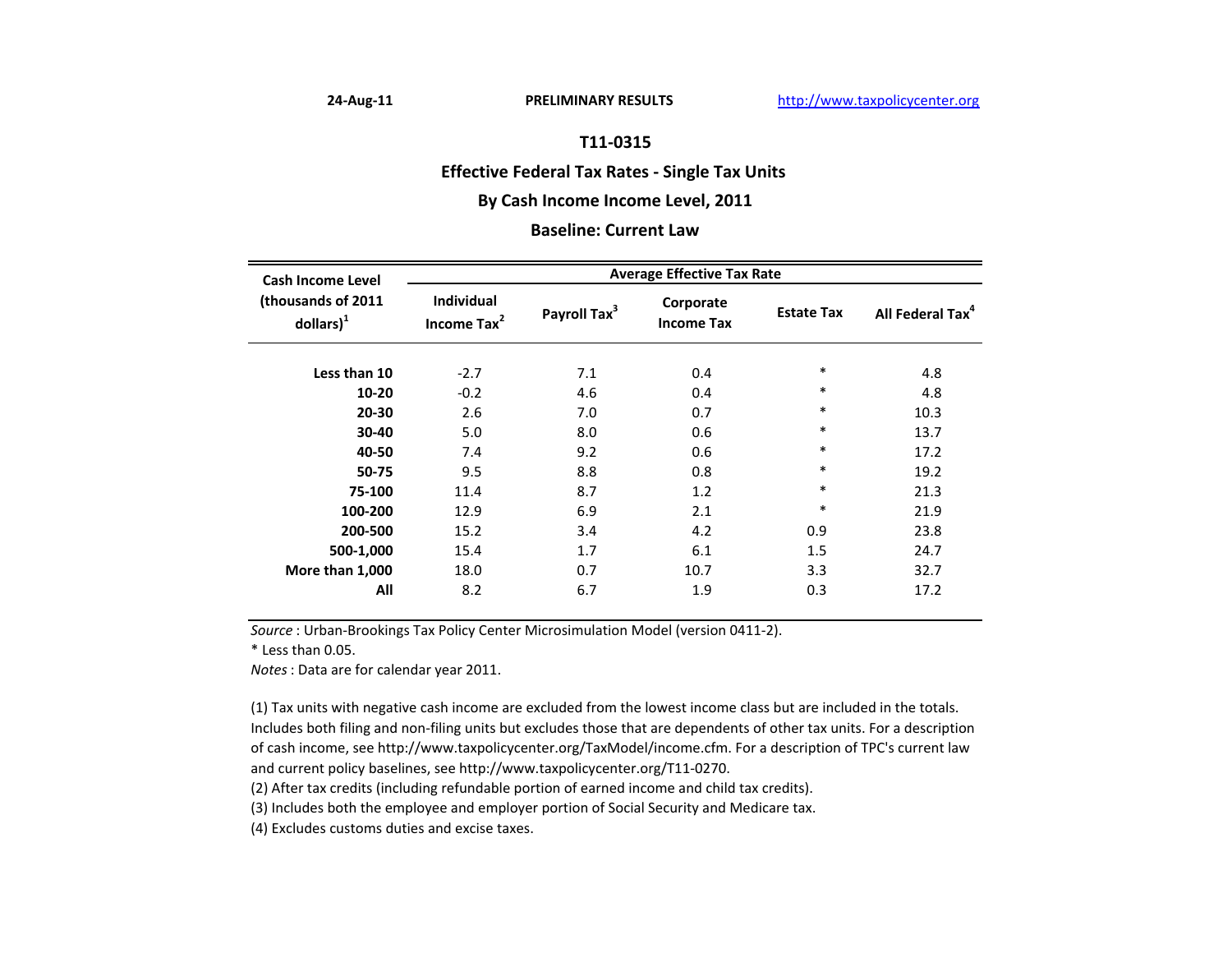### **Effective Federal Tax Rates ‐ Married Tax Units, Filing Jointly**

# **By Cash Income Income Level, 2011**

#### **Baseline: Current Law**

| <b>Cash Income Level</b><br>(thousands of 2011<br>$\text{dollars}$ <sup>1</sup> | <b>Average Effective Tax Rate</b>            |                          |                                |                   |                              |  |
|---------------------------------------------------------------------------------|----------------------------------------------|--------------------------|--------------------------------|-------------------|------------------------------|--|
|                                                                                 | <b>Individual</b><br>Income Tax <sup>2</sup> | Payroll Tax <sup>3</sup> | Corporate<br><b>Income Tax</b> | <b>Estate Tax</b> | All Federal Tax <sup>4</sup> |  |
| Less than 10                                                                    | $-16.9$                                      | 12.0                     | 2.9                            | $\ast$            | $-1.9$                       |  |
| 10-20                                                                           | $-13.3$                                      | 9.3                      | 0.7                            | $\ast$            | $-3.3$                       |  |
| $20 - 30$                                                                       | $-9.0$                                       | 8.9                      | 0.5                            | $\ast$            | 0.4                          |  |
| 30-40                                                                           | $-4.3$                                       | 8.4                      | 0.6                            | $\ast$            | 4.7                          |  |
| 40-50                                                                           | $-0.9$                                       | 7.4                      | 0.6                            | $\ast$            | 7.1                          |  |
| 50-75                                                                           | 3.2                                          | 8.3                      | 0.5                            | $\ast$            | 12.0                         |  |
| 75-100                                                                          | 5.9                                          | 9.0                      | 0.6                            | $\ast$            | 15.5                         |  |
| 100-200                                                                         | 9.4                                          | 9.0                      | 0.9                            | $\ast$            | 19.2                         |  |
| 200-500                                                                         | 14.6                                         | 6.0                      | 1.9                            | $\ast$            | 22.5                         |  |
| 500-1,000                                                                       | 17.8                                         | 3.3                      | 3.2                            | $\ast$            | 24.3                         |  |
| More than 1,000                                                                 | 19.0                                         | 1.3                      | 8.0                            | 0.1               | 28.4                         |  |
| All                                                                             | 10.5                                         | 6.7                      | 2.2                            | $\ast$            | 19.5                         |  |

*Source* : Urban‐Brookings Tax Policy Center Microsimulation Model (version 0411‐2).

\* Less than 0.05.

*Notes*: Data are for calendar year 2011.

(1) Tax units with negative cash income are excluded from the lowest income class but are included in the totals. Includes both filing and non‐filing units but excludes those that are dependents of other tax units. For <sup>a</sup> description of cash income, see http://www.taxpolicycenter.org/TaxModel/income.cfm. For <sup>a</sup> description of TPC's current law and current policy baselines, see http://www.taxpolicycenter.org/T11‐0270.

(2) After tax credits (including refundable portion of earned income and child tax credits).

(3) Includes both the employee and employer portion of Social Security and Medicare tax.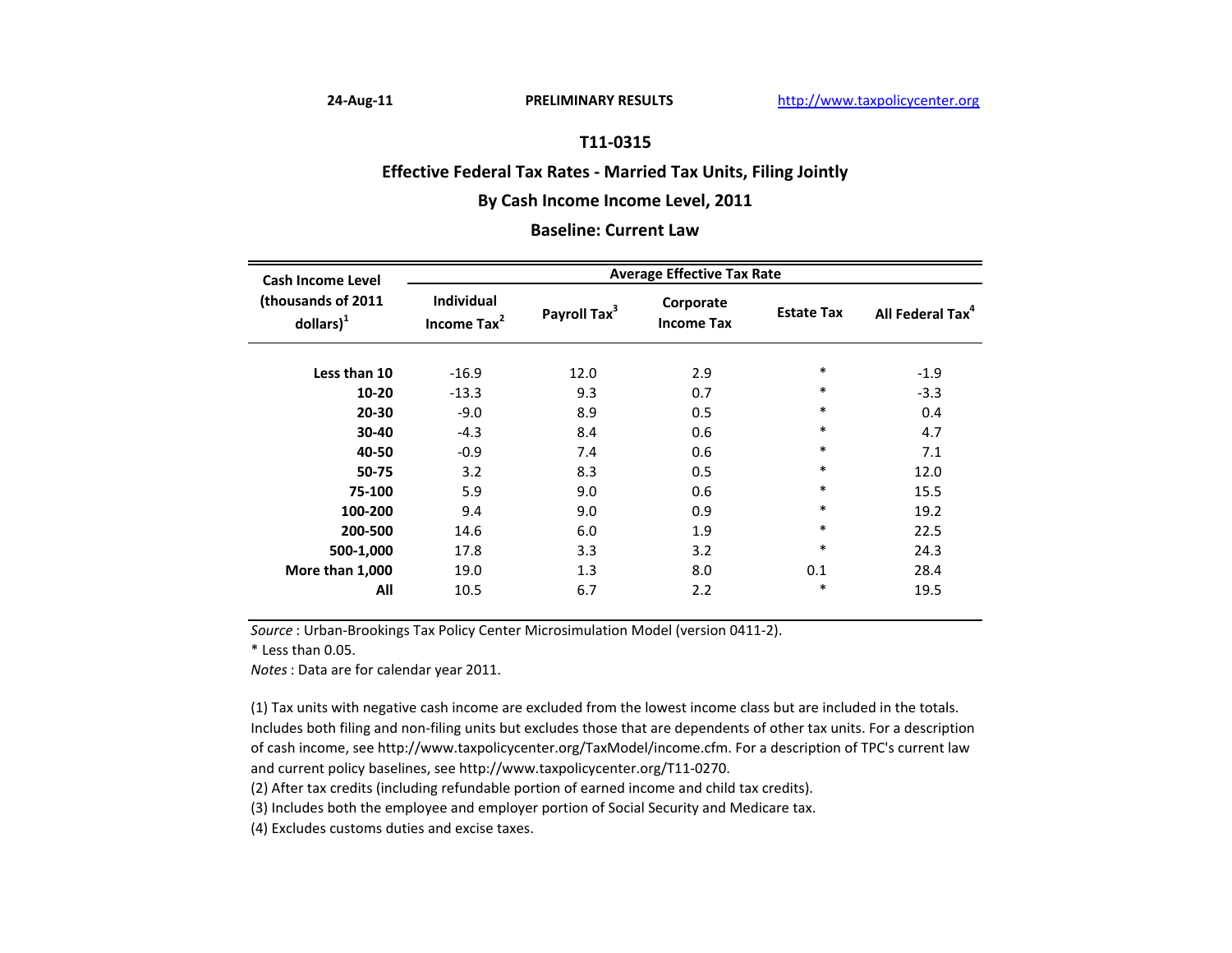#### **Effective Federal Tax Rates ‐ Head of Household Tax Units**

# **By Cash Income Income Level, 2011**

### **Baseline: Current Law**

| <b>Cash Income Level</b><br>(thousands of 2011<br>$\text{dollars}$ <sup>1</sup> | <b>Average Effective Tax Rate</b>            |                          |                                |                   |                              |  |
|---------------------------------------------------------------------------------|----------------------------------------------|--------------------------|--------------------------------|-------------------|------------------------------|--|
|                                                                                 | <b>Individual</b><br>Income Tax <sup>2</sup> | Payroll Tax <sup>3</sup> | Corporate<br><b>Income Tax</b> | <b>Estate Tax</b> | All Federal Tax <sup>4</sup> |  |
| Less than 10                                                                    | $-22.5$                                      | 8.8                      | 0.1                            | $\ast$            | $-13.5$                      |  |
| 10-20                                                                           | $-19.9$                                      | 9.3                      | 0.1                            | $\ast$            | $-10.6$                      |  |
| $20 - 30$                                                                       | $-12.7$                                      | 10.3                     | 0.1                            | $\ast$            | $-2.3$                       |  |
| 30-40                                                                           | $-4.5$                                       | 10.3                     | 0.1                            | $\ast$            | 5.9                          |  |
| 40-50                                                                           | 0.8                                          | 10.4                     | 0.1                            | $\ast$            | 11.4                         |  |
| 50-75                                                                           | 4.4                                          | 10.4                     | 0.2                            | $\ast$            | 14.9                         |  |
| 75-100                                                                          | 7.2                                          | 10.3                     | 0.3                            | $\ast$            | 17.9                         |  |
| 100-200                                                                         | 11.0                                         | 9.0                      | 0.6                            | $\ast$            | 20.6                         |  |
| 200-500                                                                         | 15.2                                         | 4.8                      | 2.7                            | $\ast$            | 22.8                         |  |
| 500-1,000                                                                       | 17.6                                         | 2.6                      | 2.7                            | 0.1               | 23.0                         |  |
| More than 1,000                                                                 | 20.0                                         | 1.0                      | 8.3                            | 0.4               | 29.7                         |  |
| All                                                                             | $-0.8$                                       | 9.5                      | 0.6                            | $\ast$            | 9.2                          |  |

*Source* : Urban‐Brookings Tax Policy Center Microsimulation Model (version 0411‐2).

\* Less than 0.05.

*Notes*: Data are for calendar year 2011.

(1) Tax units with negative cash income are excluded from the lowest income class but are included in the totals. Includes both filing and non‐filing units but excludes those that are dependents of other tax units. For <sup>a</sup> description of cash income, see http://www.taxpolicycenter.org/TaxModel/income.cfm. For <sup>a</sup> description of TPC's current law and current policy baselines, see http://www.taxpolicycenter.org/T11‐0270.

(2) After tax credits (including refundable portion of earned income and child tax credits).

(3) Includes both the employee and employer portion of Social Security and Medicare tax.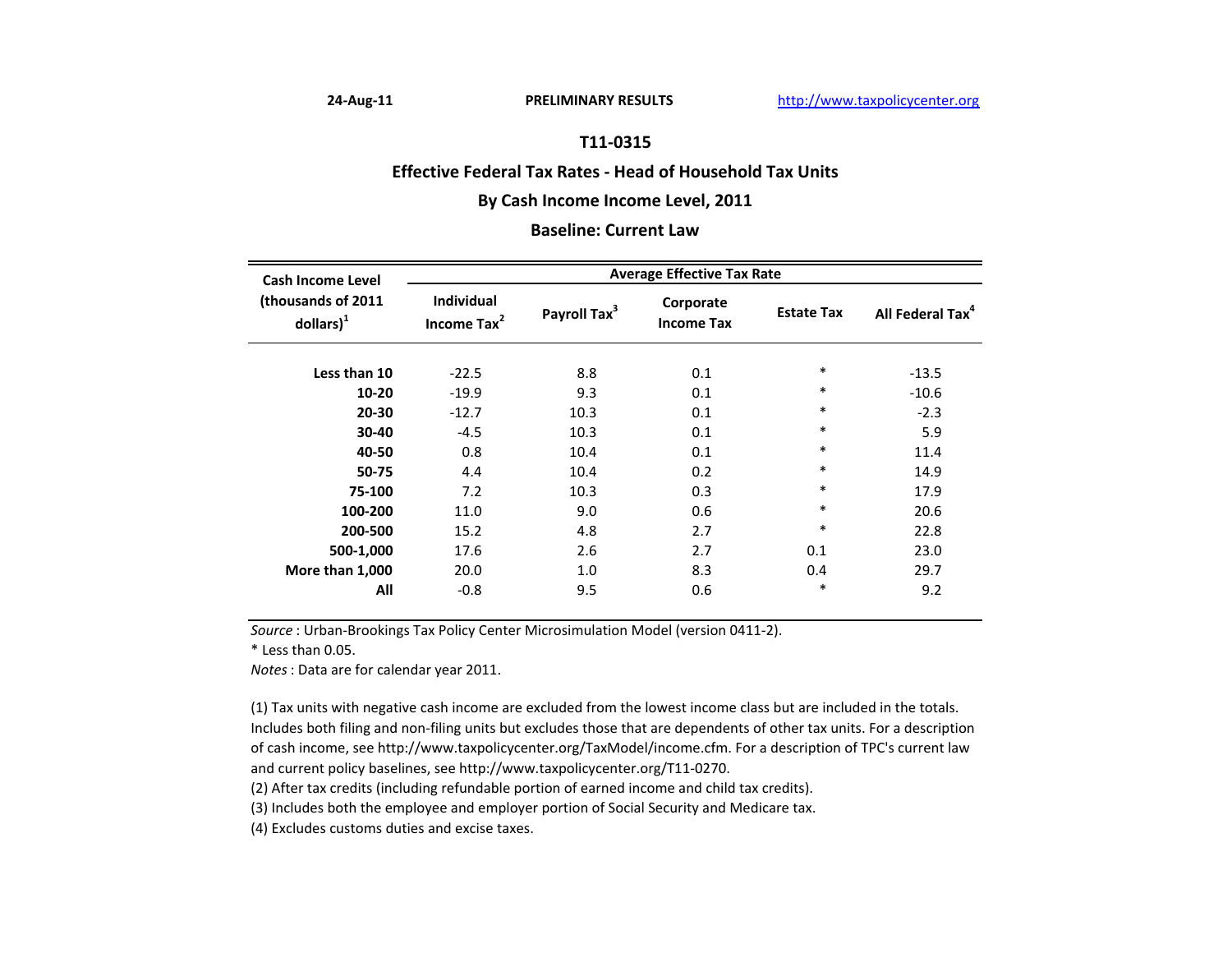#### **Effective Federal Tax Rates ‐ Tax Units with Children**

# **By Cash Income Income Level, 2011**

#### **Baseline: Current Law**

| <b>Cash Income Level</b><br>(thousands of 2011<br>$d$ ollars) $1$ | <b>Average Effective Tax Rate</b>            |                          |                                |                   |                              |  |
|-------------------------------------------------------------------|----------------------------------------------|--------------------------|--------------------------------|-------------------|------------------------------|--|
|                                                                   | <b>Individual</b><br>Income Tax <sup>2</sup> | Payroll Tax <sup>3</sup> | Corporate<br><b>Income Tax</b> | <b>Estate Tax</b> | All Federal Tax <sup>4</sup> |  |
| Less than 10                                                      | $-30.5$                                      | 10.4                     | 0.5                            | $\ast$            | $-19.7$                      |  |
| $10 - 20$                                                         | $-27.1$                                      | 10.5                     | 0.2                            | $\ast$            | $-16.5$                      |  |
| 20-30                                                             | $-16.7$                                      | 11.0                     | 0.1                            | $\ast$            | $-5.6$                       |  |
| 30-40                                                             | $-7.5$                                       | 10.9                     | 0.1                            | $\ast$            | 3.5                          |  |
| 40-50                                                             | $-2.2$                                       | 10.8                     | 0.2                            | $\ast$            | 8.8                          |  |
| 50-75                                                             | 2.2                                          | 10.8                     | 0.2                            | $\ast$            | 13.3                         |  |
| 75-100                                                            | 4.6                                          | 11.1                     | 0.3                            | $\ast$            | 15.9                         |  |
| 100-200                                                           | 8.6                                          | 10.3                     | 0.4                            | $\ast$            | 19.4                         |  |
| 200-500                                                           | 15.2                                         | 6.8                      | 1.3                            | $\ast$            | 23.2                         |  |
| 500-1,000                                                         | 19.6                                         | 3.8                      | 2.2                            | $\ast$            | 25.6                         |  |
| More than 1,000                                                   | 20.9                                         | 1.5                      | 7.4                            | $\ast$            | 29.9                         |  |
| All                                                               | 7.9                                          | 8.4                      | 1.5                            | $\ast$            | 17.8                         |  |

*Source* : Urban‐Brookings Tax Policy Center Microsimulation Model (version 0411‐2).

\* Less than 0.05.

*Notes*: Data are for calendar year 2011. Tax units with children are those claiming an exemption for children at home or away from home.

(1) Tax units with negative cash income are excluded from the lowest income class but are included in the totals. Includes both filing and non‐filing units but excludes those that are dependents of other tax units. For <sup>a</sup> description of cash income, see http://www.taxpolicycenter.org/TaxModel/income.cfm. For <sup>a</sup> description of TPC's current law and current policy baselines, see http://www.taxpolicycenter.org/T11‐0270.

(2) After tax credits (including refundable portion of earned income and child tax credits).

(3) Includes both the employee and employer portion of Social Security and Medicare tax.